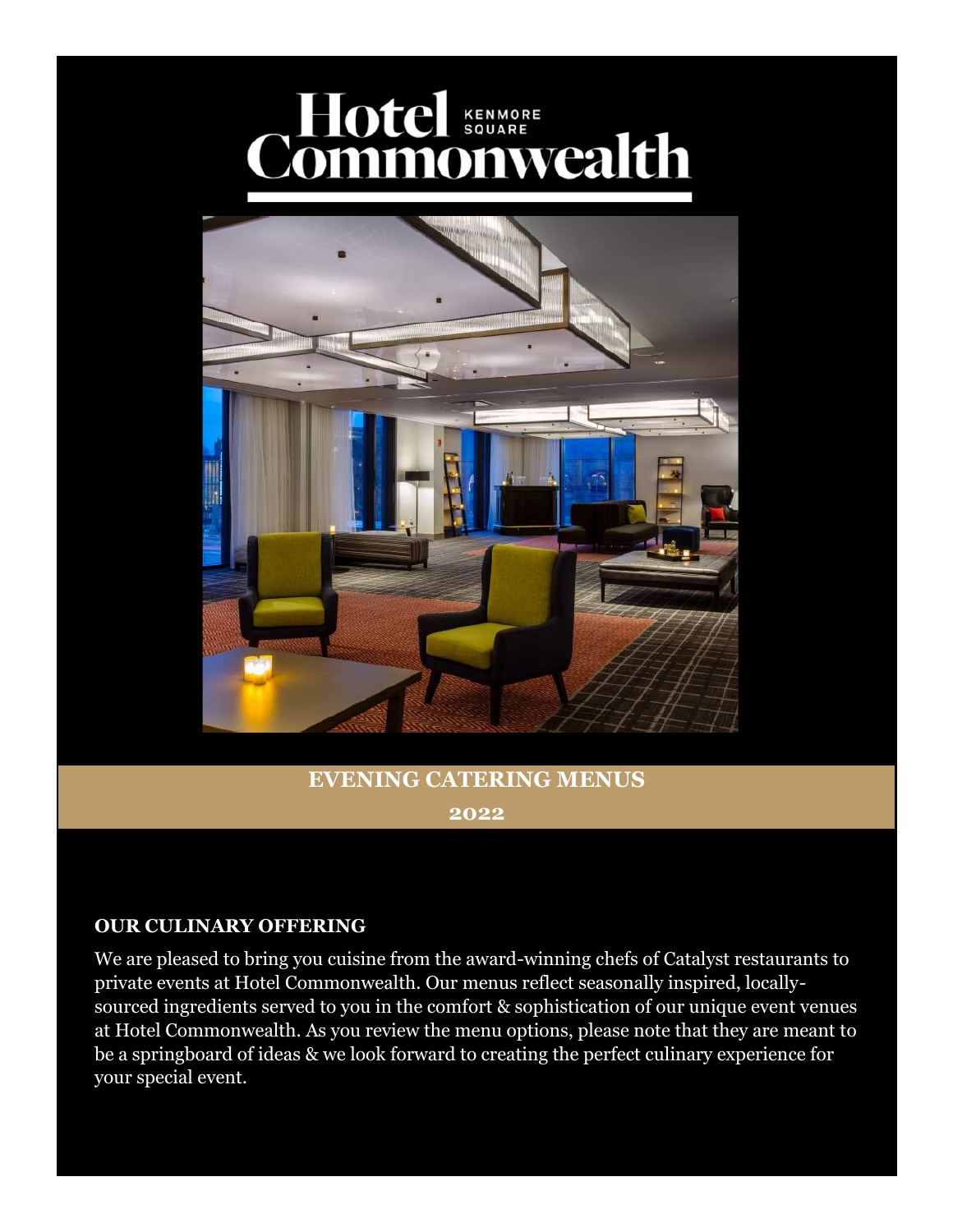# 

#### EVENING MENUS

2022

#### **MENU PRICING**

#### **PLATED DINNER**

Three Passed Hors d'oeuvres for One Hour

•••

Three Course Plated Dinner One First Course Selection Two Entrées One Vegetarian Entrée

•••

One Plated Dessert

#### **THE SOCIAL SOIRÉE**

TWO HOUR EVENT *Additional selections & hours may be added for a fee Chef attendant fee may apply* •••

Three Passed Hors d'oeuvres Four Stationary Displays or Interactive Displays One Dessert Display

Coffee & Tea Station

#### **BUFFET DINNER**

Three Passed Hors d'oeuvres for One Hour

••• Buffet Dinner Two Starters Two Entrées One Vegetarian Entrée

•••

One Dessert Selection

#### **THE COCKTAIL PARTY**

TWO HOUR EVENT *Additional selections & hours may be added for a fee Chef attendant fee may apply* •••

Three Passed Hors d'oeuvres

Two Stationary Displays or Interactive Displays



FULL GUEST COUNT GUARANTEES ARE REQUIRED FOR ALL MENU SELECTIONS, A MINIMUM OF 25 GUESTS PER STATION FOR INTERACTIVE DISPLAYS

Menu prices are subject to a 15% service charge, 8% taxable administrative fee & 7% Massachusetts sales tax

A guaranteed guest count must be received by 12 noon EST, 7 days prior to the event **(GF) indicates items that are gluten-free**

These items are served raw or undercooked. Consumption of raw or undercooked meats, poultry, seafood, shellfish or eggs may increase your risk of food-borne illness.<br>Before placing your order please inform your hotel conta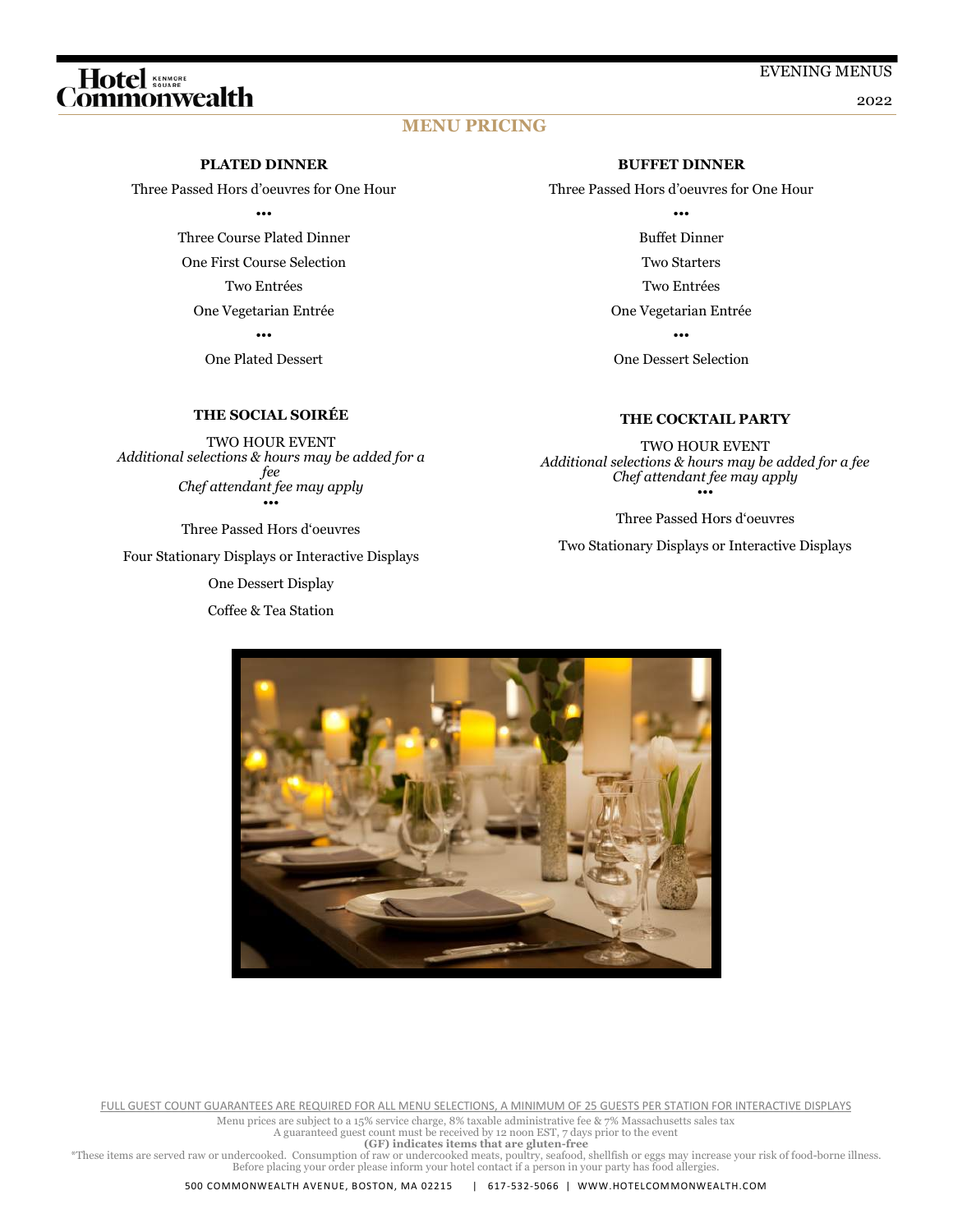# *、Hotel*<br>http://www.calth

### **PASSED HORS D'OEUVRES**

2022

**Scallop BLT** topped with chipotle aïoli in a tear drop spoon **Crab Cake** citrus corn salsa **Crispy Fish Taco (GF)** avocado, slaw **Powder Point Oyster** brioche, chili lime aïoli **Grilled Shrimp (GF)** mini teardrop spoon, soy ginger slaw **Lobster Taco (GF)** cilantro lime, spicy citrus slaw, avocado **Seared Tuna Wonton Chip\* (GF)** avocado, mai ploy **Smoked Salmon Cucumber Cup** crème fraîche, fresh dill  **Braised Short Rib** onion marmalade, blue cheese, potato cake **Chicken Croquettes** sesame dipping sauce **Duck Confit** potato cake, red onion jam **Black Mission Fig (GF)** honey, sea salt, prosciutto **Crostini** fig, goat cheese, prosciutto

**Sausage in a Blanket** grain mustard

**Mini Corn Bread Pulled Pork Slider**  open-faced, bourbon BBQ

**Crispy Cauliflower Taco** jalapeno crème, citrus claw

**Street Corn Arancini** ranchera sauce

**Goat Cheese Tartlet** roasted pear

**Eggplant Caponata** herb chèvre

**Mushroom Risotto (GF)** fried leek

 **Ricotta Crostini** fried sage, strawberries, balsamic

**Spinach & Artichoke Tartlet** herb chèvre

**Peperonata Bruschetta Toast**



FULL GUEST COUNT GUARANTEES ARE REQUIRED FOR ALL MENU SELECTIONS, A MINIMUM OF 25 GUESTS PER STATION FOR INTERACTIVE DISPLAYS

Menu prices are subject to a 15% service charge, 8% taxable administrative fee & 7% Massachusetts sales tax A guaranteed guest count must be received by 12 noon EST, 7 days prior to the event

**(GF) indicates items that are gluten-free**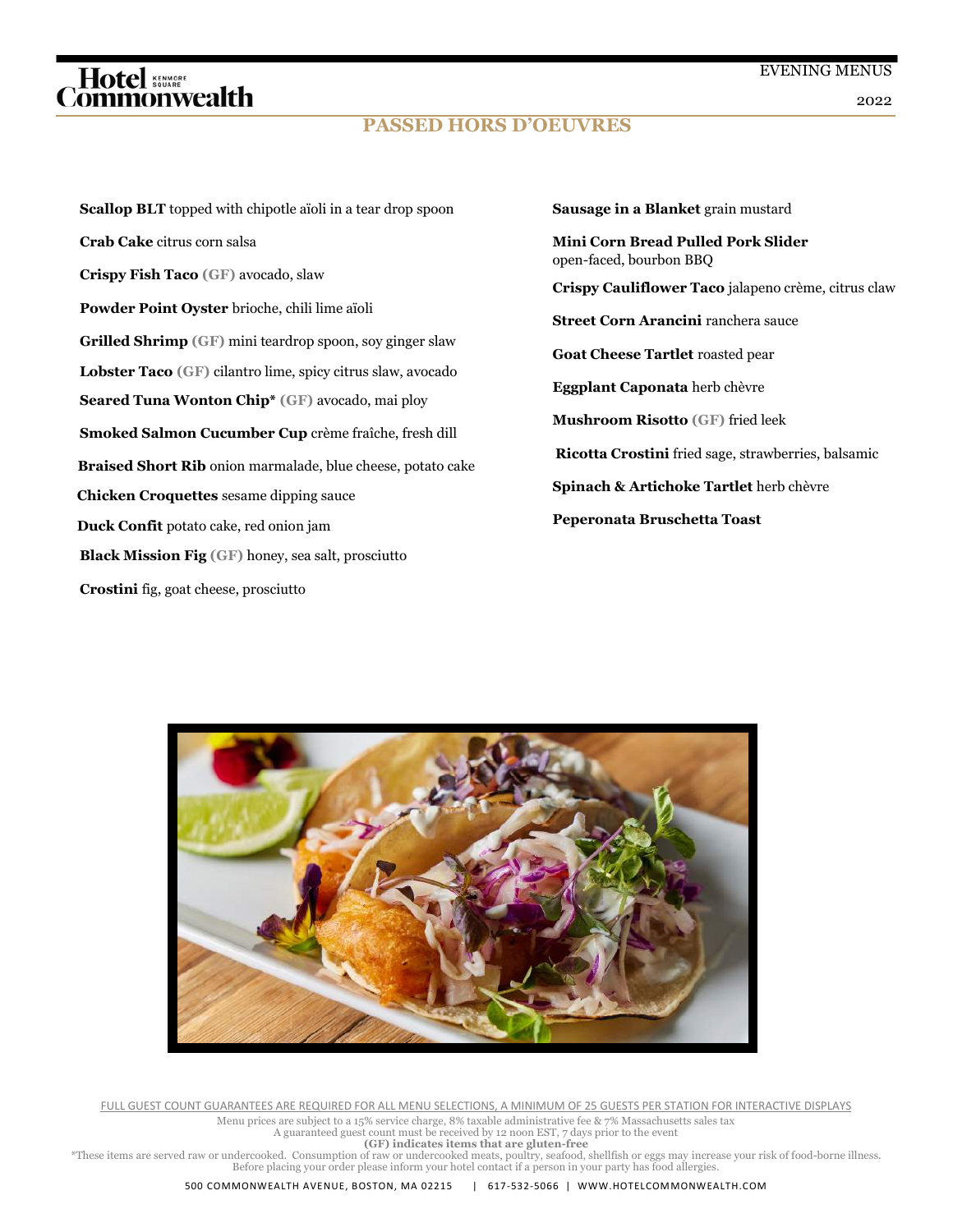# *E*<br>Hotel and the distribution of the district of the district of the district of the Middle District of the Middle

2022

### **STATIONARY DISPLAYS**

#### **ARTISANAL CHEESE BOARD**

selection of three locally sourced cheeses house-made bread & crackers dried fruit, jams, chutneys, honey

#### **ANTIPASTI\***

roasted & marinated vegetables whipped ricotta tomatoes & mozzarella herbed olives artisanal breads

#### **CHILLED LOCAL SEAFOOD RAW BAR\* (GF)**

local oysters Chef's selection of crudo littleneck clams jumbo cocktail shrimp citrus cured ceviche mignonette & cocktail sauce

#### **SMOKED & CURED SEAFOOD\***

smoked mussel salad cured arctic char lox smoked Atlantic salmon citrus cured ceviche smoked trout served with house-made pickled vegetables crackers & baguette

#### **FRIENDLY FENWAY**

warm pretzels knots & baseball mustard burger sliders, with & without cheese\* mini hotdogs peanut caramel popcorn mini lobster rolls

#### **SPREADS, BREADS & DIPS**

herbed ricotta hummus pico de gallo French onion dip Chef's selection of breads, pitas & chips

#### **CHARCUTERIE DISPLAY\***

salumis terrines pâté mustards & pickles artisanal breads

#### **HOUSE-MADE FLATBREADS** *Select three:*

bacon & sausage *potato, oregano* BBQ chicken *red onion, mozzarella*  buffalo chicken *scallion, blue cheese* lamb sausage *pickled chillies, marinara* margherita *sliced tomatoes, mozzarella, basil* mushroom *potato, robiola cheese* pepperoni *mozzarella, tomato* pesto *parmesan, roasted red peppers* white clam\* *local little necks, classic white sauce, pecorino*

#### **SLIDER STATION** *Select three:*

BBQ pork *coleslaw* burger slider *lettuce, tomato, pickle, with & without cheese* falafel *red cabbage slaw, assorted pickles, tahini dressing* fried chicken *shredded lettuce, pickle* mushroom *caramelized onion, gruyere* short rib *pickled red onion, blue cheese* lobster *traditional New England style* 



FULL GUEST COUNT GUARANTEES ARE REQUIRED FOR ALL MENU SELECTIONS, A MINIMUM OF 25 GUESTS PER STATION FOR INTERACTIVE DISPLAYS

Menu prices are subject to a 15% service charge, 8% taxable administrative fee & 7% Massachusetts sales tax

A guaranteed guest count must be received by 12 noon EST, 7 days prior to the event **(GF) indicates items that are gluten-free**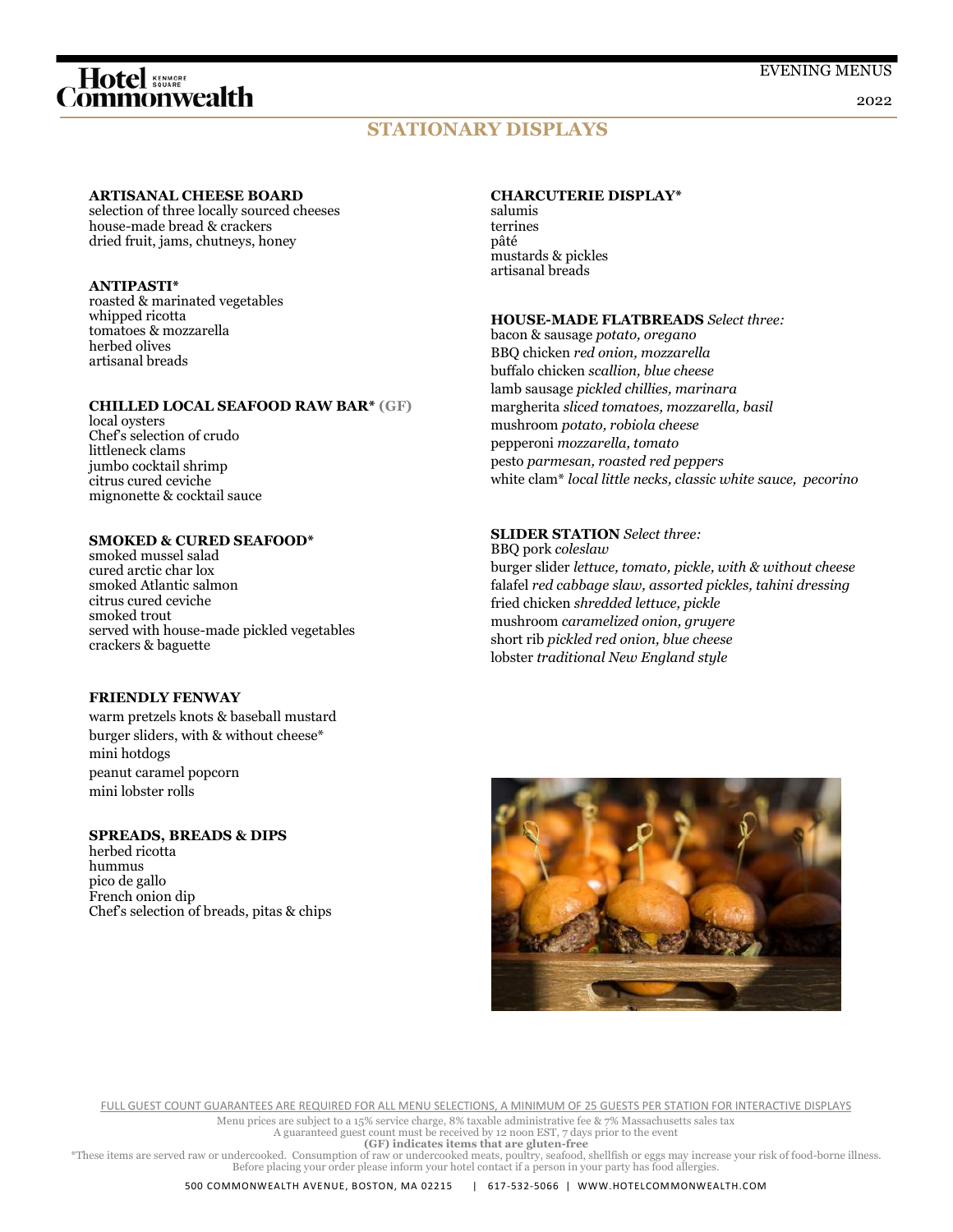# *E*<br>Hotel and the district district district district district district district district district district district<br>Alternative district district district district district district district district district district dis

2022

### **INTERACTIVE STATIONS**

#### **TEMPTING TEMPURA**

assorted vegetables chicken shrimp

#### **ASIAN STATION**

chicken dumplings vegetable spring rolls noodles fried Rice

#### *add-ins*

assorted vegetables chicken sweet chili sauce teriyaki sauce

#### **LET'S TACO BOUT IT**

mini chicken + black bean empanadas flour + corn tortillas grilled chicken shrimp baja-style fish black beans cilantro onions guacamole salsa cotija cheese sour cream

#### **CHICKEN + WAFFLES**

honey siracha bourbon maple

#### **PASTABILITIES**

two pastas three sauces meatballs grilled chicken

#### **URBAN BBQ**

St. Louis Dry Rub Ribs carved brisket BBQ pulled pork mini corn muffins collard greens blue cheese mac & cheese

#### **MAC N' CHEESE PLEASE**

classic mac n' cheese *mix-ins:* bread Crumbs bacon broccoli buffalo chicken lobster

#### **FRENCH FRY BAR**

roasted garlic beef chilli cheddar cheese sour cream chipotle aioli truffle parmesan aioli

#### **SPUD LIFE**

*potatoes three ways:*  twice baked potatoes mashed Potatoes potato wedges

#### *toppings*

bacon cheddar cheese broccoli buffalo chicken sour cream

#### **FLAMBE STATION**

shrimp chorizo potato corn



FULL GUEST COUNT GUARANTEES ARE REQUIRED FOR ALL MENU SELECTIONS, A MINIMUM OF 25 GUESTS PER STATION FOR INTERACTIVE DISPLAYS

Menu prices are subject to a 15% service charge, 8% taxable administrative fee & 7% Massachusetts sales tax A guaranteed guest count must be received by 12 noon EST, 7 days prior to the event

**(GF) indicates items that are gluten-free**<br>Free items are served raw or undercooked. Consumption of raw or undercooked meats, poultry, seafood, shellfish or eggs may increase your risk of food-borne illness.<br>Before placin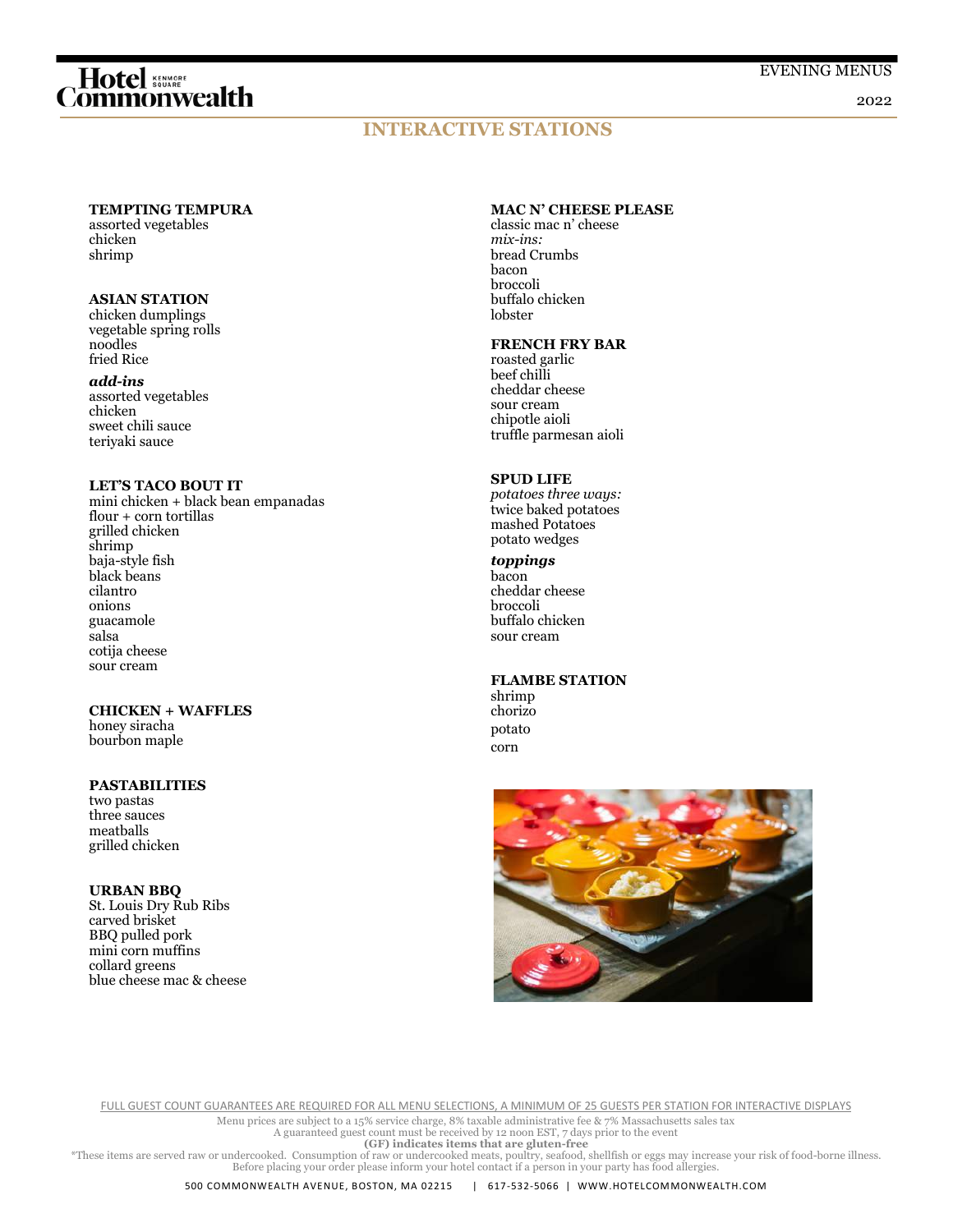2022

#### **DINNER STARTERS**

**Plated Dinner**  *select one option*

**Dinner Buffet** *select two options*

*dinner menus include artisanal bread, & Jim's organic coffee, decaffeinated coffee, & a selection of MEM teas additional courses may be added for \$12 per course, per person*

**Arugula Salad (GF)** balsamic strawberry, ricotta, shaved parmesan, balsamic dressing

**Classic Caesar Salad\***  Grana Padano, herbed crouton

**Mixed Green Salad (GF)** cucumber, cherry tomato, red onion, toasted shaved almonds

#### **Berry Salad**

blueberries, raspberries, strawberries, goat cheese, candied pecans, raspberry vinaigrette

**Fattoush Salad** 

romaine, cucumber, tomato, red onion, pita, olive medley, oregano vinaigrette

**Panzanella Salad** cucumber, tomato, red onion, mozzarella, olive oil, herbed crouton

**Heirloom Tomato Salad (GF)** basil, mozzarella, balsamic

**Roasted Beet Salad (GF)** whipped ricotta, candied pecans, pea shoots, Champagne vinaigrette

**Seared Tuna Niçoise (GF)** seared tuna frisée, greens, potato, tomato, haricot vert, egg, red wine vinaigrette *supplemental charge of \$8 per person*

**Chicken Tortilla Soup** crispy tortilla strips

**Curried Corn Chowder (GF)** yogurt, cilantro

**New England Clam Chowder** bacon, oyster croutons



FULL GUEST COUNT GUARANTEES ARE REQUIRED FOR ALL MENU SELECTIONS, A MINIMUM OF 25 GUESTS PER STATION FOR INTERACTIVE DISPLAYS

Menu prices are subject to a 15% service charge, 8% taxable administrative fee & 7% Massachusetts sales tax

A guaranteed guest count must be received by 12 noon EST, 7 days prior to the event

**(GF) indicates items that are gluten-free**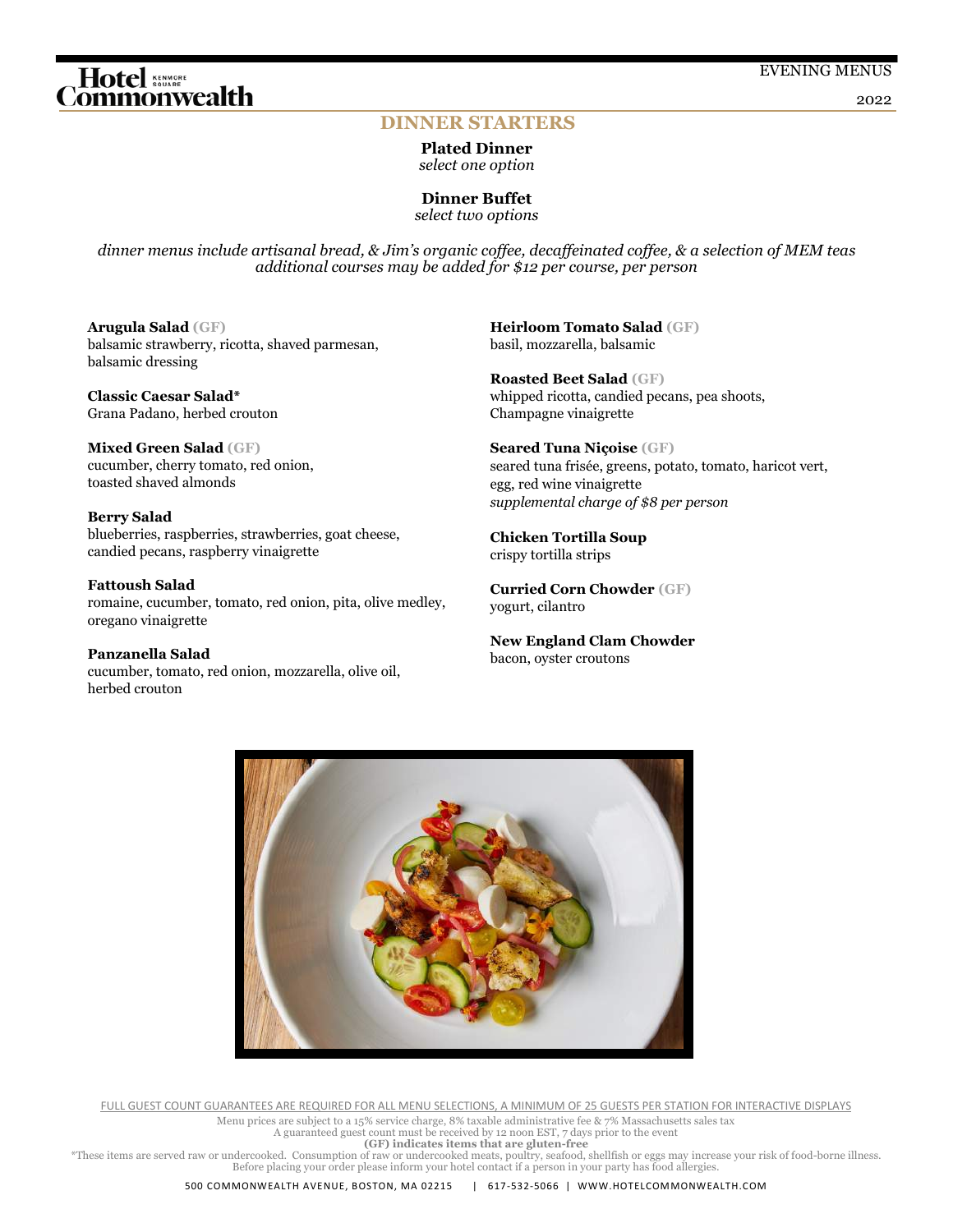#### 2022

#### **DINNER ENTRÉES**

#### **Plated & Buffet Dinner**

*select two entrées & one vegetarian entrée choice of entrée upon seating for plated dinners, night of event, additional \$15 per person*

**Blackened Salmon**  cilantro lime rice, black bean and corn salsa

**Crab Stuffed Haddock (GF)** sauteed spinach, caper creme

Hotel senser<br>ommonwealth

**Pan Seared Scallops (GF)** seasonal purée, potato, leek & chorizo hash, saffron butter

**Seared Halibut** caramelized tomato & fennel, seasonal purée, citrus beurre blanc

**Lemon Rosemary Statler Chicken** seasonal purée, tricolor carrots

**Chorizo Stuffed Chicken (GF)** wild rice, asparagus, cider bourbon sauce

seasonal vegetables, ricotta, béchamel sauce

**Stuffed Scallion Crêpe**

**Creamy Polenta (GF)**

**Stuffed Poblano (GF)**

Grana Padano

**Seasonal Chef's Risotto (GF)**

mushroom ragout, chickpeas, pistou

cilantro lime, black bean, corn rice

**Crispy Curry Chicken, Tiki Masala Style (GF)** basmati rice, spring peas, broccoli, cauliflower

**Smoked Duck Breast (GF)** kale and mustard greens, purple potato, cherry gastrique

**Crispy Pork Loin (GF)** braised cabbage, bacon, polenta

**Rosemary Cured Rack of Lamb (GF)** pea purée, white corn polenta, mint *supplemental charge of \$10 per person*

**Beef Tenderloin Medallions**  potato purée, mushroom, fried shallot, marsala sauce

**Grilled Sirloin Steak\* (GF)** broccoli rabe, truffle parmesan frites, chimichurri

**Slow Roasted BBQ Beef Short Rib (GF)** roasted garlic potato purée, pearl onion, carrot

**Filet Mignon**  potato purée, tricolor carrots, shallot butter, marsala *plated entrée only*

#### VEGETARIAN ENTRÉES

**Wild Mushroom Truffle Ravioli** pesto cream

**Bucatini** mushroom, parmesan cream sauce, truffle oil

**Stuffed Acorn Squash**  pearled couscous, roasted root vegetables, fried parsnip



FULL GUEST COUNT GUARANTEES ARE REQUIRED FOR ALL MENU SELECTIONS, A MINIMUM OF 25 GUESTS PER STATION FOR INTERACTIVE DISPLAYS

Menu prices are subject to a 15% service charge, 8% taxable administrative fee & 7% Massachusetts sales tax A guaranteed guest count must be received by 12 noon EST, 7 days prior to the event

**<sup>(</sup>GF) indicates items that are gluten-free**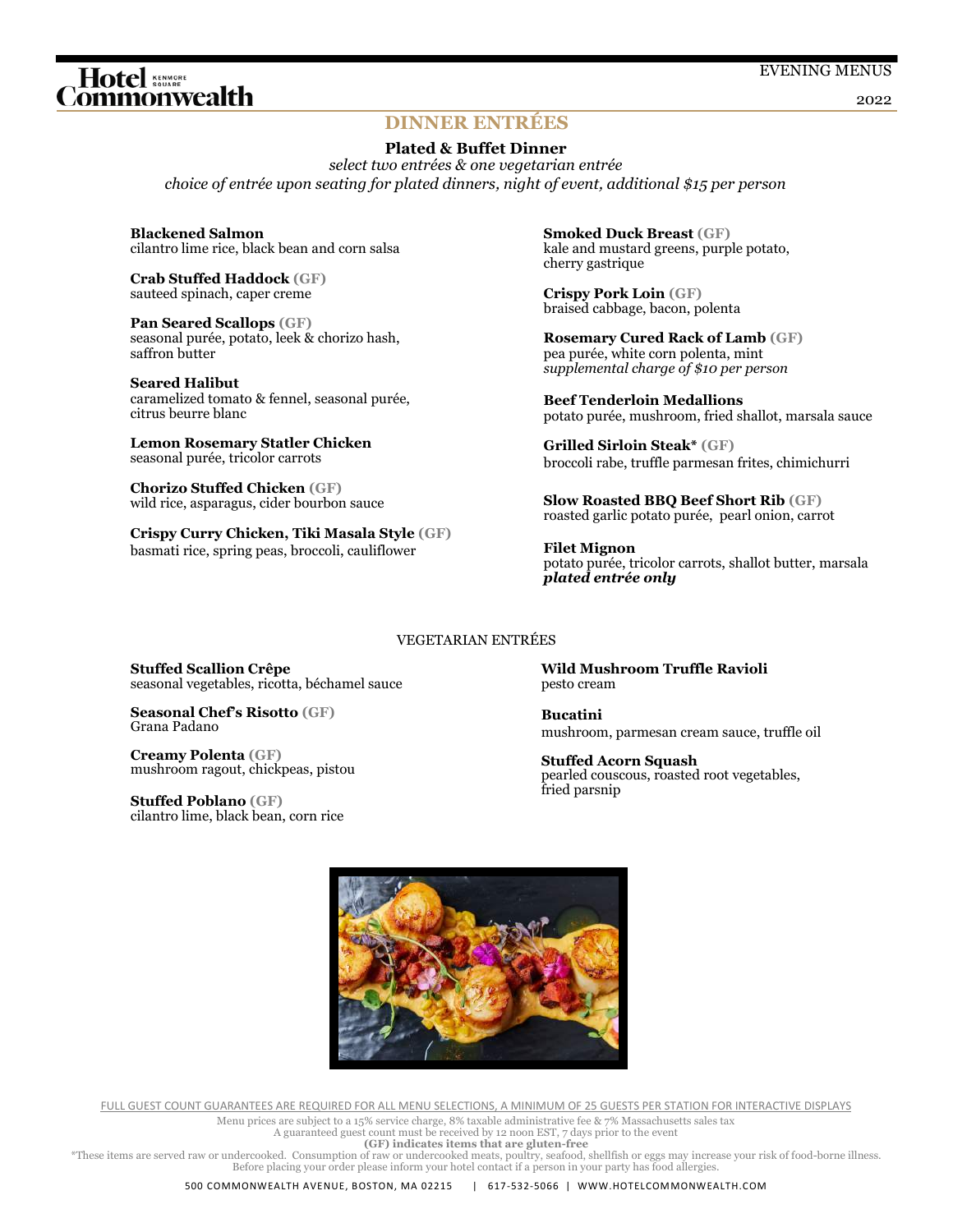# Hotel **stance**<br>ommonwealth

#### EVENING MENUS

2022

### **DESSERTS**

select one

### **Vanilla Crème Brûlée**

citrus glazed shortbread

#### **Lemon & Cream**

vanilla chiffon cake, lemon curd, Italian buttercream, basil meringue, raspberry

**Peanut Butter Mousse Dome** caramel, peanuts, chocolate ganache

#### **French Sweet Cream** creamy mascarpone custard, mixed berry compote, citrus lace tuile

**Classic Cheesecake** strawberry gelée, strawberry crunch

#### **Key Lime Verrine**

lime curd, graham cracker crumble, vanilla chantilly, blackberries

#### **Carrot Cake**

cream cheese frosting, toasted pecans, golden raisin verjus

**White Chocolate & Raspberry Verrine** white chocolate mousse, raspberry gelée, white chocolate crunchy pearls

**Flourless Chocolate Torte (GF)** torched marshmallow, hazelnuts, passionfruit cream

#### **Strawberry Panna Cotta**

vanilla sable crumble, berry gel, lemon meringue

**Lemon Tart**  toasted meringue, blueberry compote



FULL GUEST COUNT GUARANTEES ARE REQUIRED FOR ALL MENU SELECTIONS, A MINIMUM OF 25 GUESTS PER STATION FOR INTERACTIVE DISPLAYS

Menu prices are subject to a 15% service charge, 8% taxable administrative fee & 7% Massachusetts sales tax

A guaranteed guest count must be received by 12 noon EST, 7 days prior to the event

**(GF) indicates items that are gluten-free**

These items are served raw or undercooked. Consumption of raw or undercooked meats, poultry, seafood, shellfish or eggs may increase your risk of food-borne illness.<br>Before placing your order please inform your hotel conta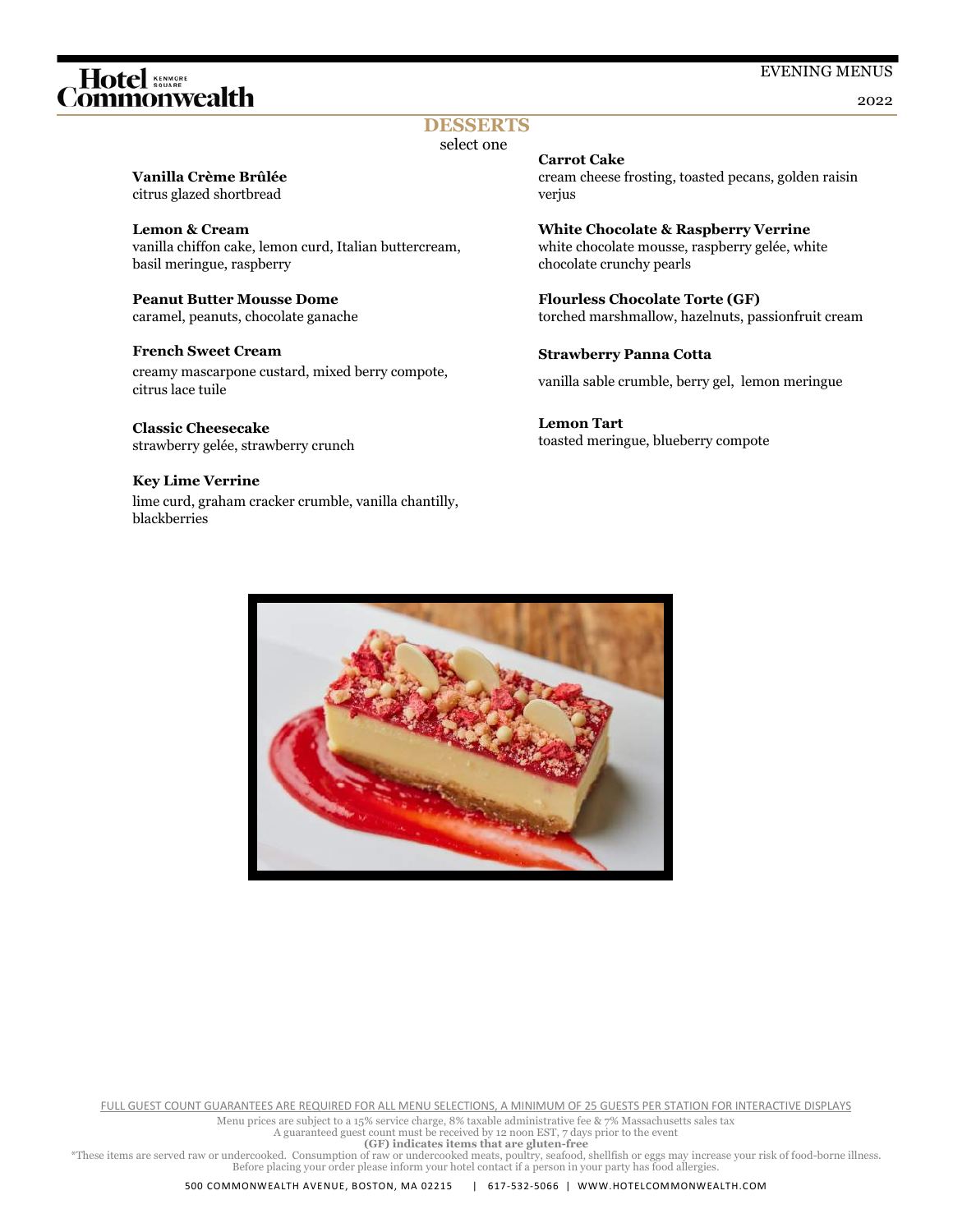2022

# Hotel and determined the commonwealth

### **DINNER BUFFET, CONTINUED**

a la carte items

#### **THE CLASSIC DISPLAY**

cookies, bars & assorted goodies

#### **NEW ENGLAND SWEETS**

Boston cream cupcakes, apple cider caramels, chocolate whoopie pie, maple-glazed blondies, cranberry swirl cheesecake

#### **THE DELUXE DISPLAY**

assortment of miniature cakes, tarts, verrines cream puffs and confections

**PIES & TARTS** house-made & seasonal



truffles, brownies, chocolate tartlets, cupcakes, macarons, fudge, mini chocolate-filled dessert cups

#### **THE SWEET SHOP**

A dramatic display of a sweet wonderland created by our pastry team including items such as donuts, tarts, cakes, truffles, cream puffs, macarons, tortes, dessert cups & more!

FULL GUEST COUNT GUARANTEES ARE REQUIRED FOR ALL MENU SELECTIONS, A MINIMUM OF 25 GUESTS PER STATION FOR INTERACTIVE DISPLAYS

Menu prices are subject to a 15% service charge, 8% taxable administrative fee & 7% Massachusetts sales tax A guaranteed guest count must be received by 12 noon EST, 7 days prior to the event

**(GF) indicates items that are gluten-free**

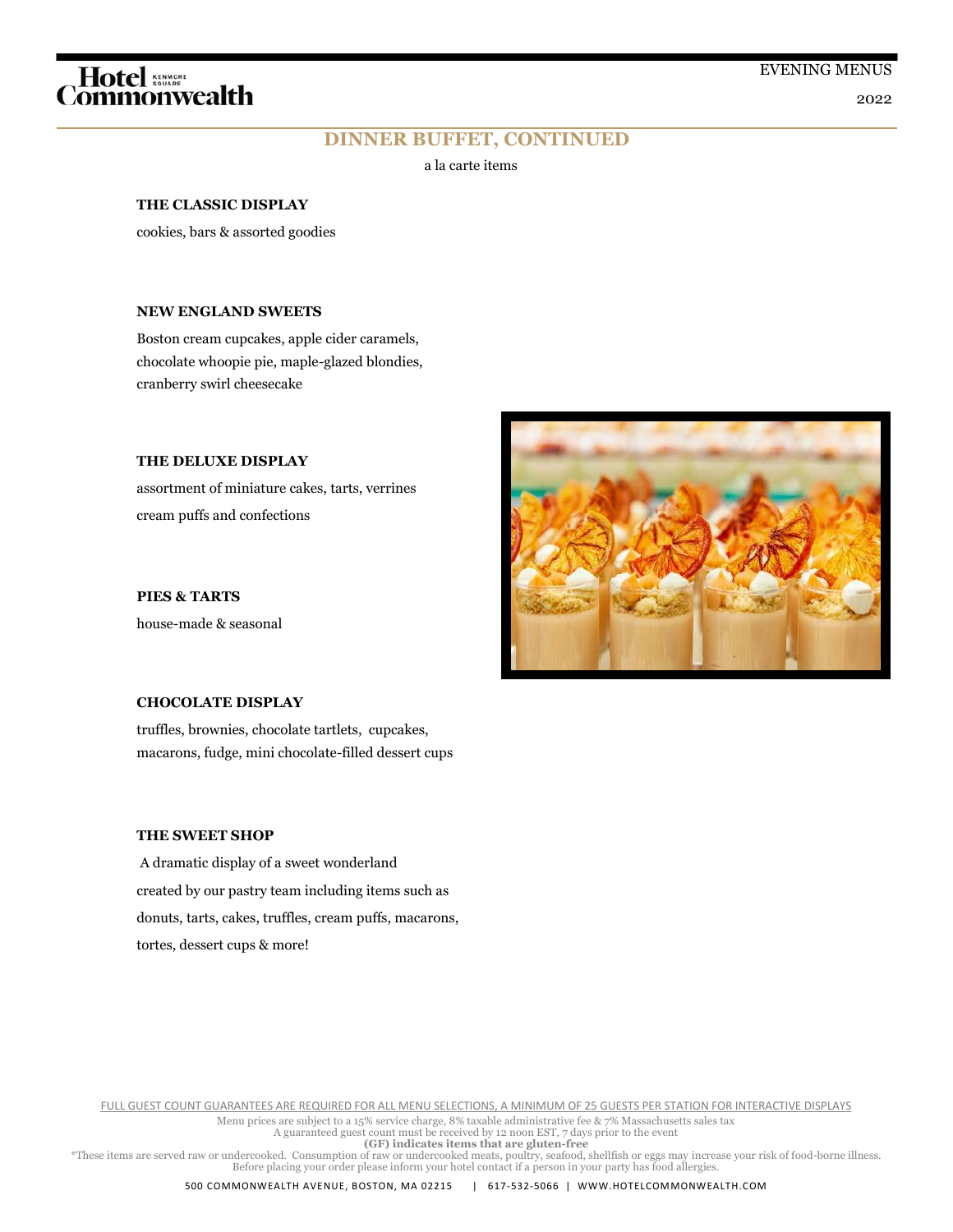#### SIGNATURE EVENTS

#### 2022

#### **AM IN THE PM**

Breakfast bites meet the Cocktail Party

PASSED HORS D'OEUVRES select three

**Breakfast Empanadas** chipotle crème

**Brie Crostini**  honey, cinnamon spiced pecan

**Crispy Hash Brown** 

**Mini Pancakes** maple glaze, blueberries

**Mini Quiche**  caramelized onion, arugula, tomato relish

**Roasted Mushroom Crepe**  caramelized onion, spinach, gruyere

**Smoked Salmon**  cream cheese, caper, bagel chip

#### STATIONARY DISPLAYS select two

**Egg Sliders**  tomato, spinach & basil pesto

**Biscuits & Sausage Gravy**

**Sunny Side Up!** AM Eggs your way

**Waffle Station** berries, chocolate shavings, whipped cream

BEVERAGES select one

 **Bloody Mary Bar** the classic AM cocktail, garnish to taste  **Bubble Bar** sparkling cocktails



FULL GUEST COUNT GUARANTEES ARE REQUIRED FOR ALL MENU SELECTIONS, A MINIMUM OF 25 GUESTS PER STATION FOR INTERACTIVE DISPLAYS Menu prices are subject to a 15% service charge, 8% taxable administrative fee & 7% Massachusetts sales tax

A guaranteed guest count must be received by 12 noon EST, 7 days prior to the event

**(GF) indicates items that are gluten-free**

These items are served raw or undercooked. Consumption of raw or undercooked meats, poultry, seafood, shellfish or eggs may increase your risk of food-borne illness.<br>Before placing your order please inform your hotel conta

# 

crème fraiche, caviar

**Fried Chicken Biscuit**  pepper jelly, arugula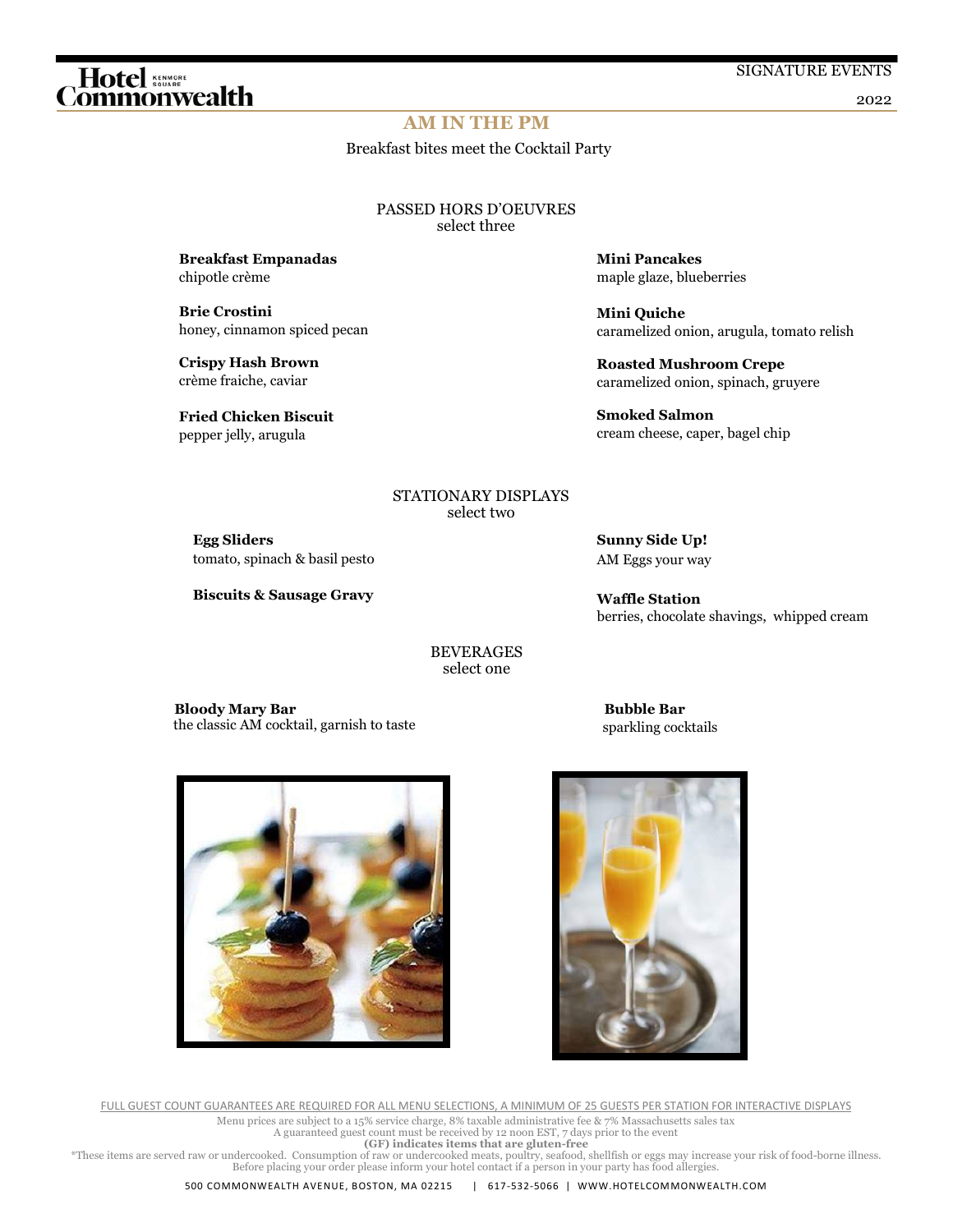#### 2022

#### **STREET FOODS**

We're hitting the streets with this curated assortment of signature street foods from cities around the globe.

STATIONARY ITEMS select five

#### **GREEK MARINATED GRILLED CHICKEN OR BEEF KABOBS**

seasonal vegetables, tzatziki

**BEER BATTERED FISH & CHIPS** malt vinegar, tartar sauce

**PULLED PORK OR CARNE ASADA TA-COS** corn tortilla, cilantro, lime, radish, cilantro crema

**MINI CHICAGO STYLE HOT DOGS** tomato, pickle, sport pepper, relish, celery salt, mustard

**GRILLED FLATBREADS** three cheese traditional pepperoni

**CARRIBEAN JERK SHRIMP SKEWERS** over corn salsa

**ELOTE LOCO** cotija cheese, garlic aïoli, chile, lime

**BLACK BEAN NACHOS** cheddar, lettuce, salsa, sour cream

**FRITTO MISTO** tempura batter, pickled pepper aïoli

**POTATO & PEA SAMOSA** mango chutney

**FALAFAL** tahini, cucumber salad, mint

#### **BEVERAGES**

#### **FOOD TRUCK INSPIRED BEER**

 Pacifico Clara Notch Session Pils Narrgonsett Lager  **AGUA FRESCA STATION** Mint & Berry Melon Tamarind

#### **COCKTAILS**

**EL DIABLO** blanco tequila, ginger, lime, crème de cassis, ginger ale

**DAISY DE SANTIAGO** white rum, lime, yellow chartreuse, crushed ice

**MARGARITA** reposado tequila, lime, agave nectar

FULL GUEST COUNT GUARANTEES ARE REQUIRED FOR ALL MENU SELECTIONS, A MINIMUM OF 25 GUESTS PER STATION FOR INTERACTIVE DISPLAYS

Menu prices are subject to a 15% service charge, 8% taxable administrative fee & 7% Massachusetts sales tax A guaranteed guest count must be received by 12 noon EST, 7 days prior to the event

**(GF) indicates items that are gluten-free**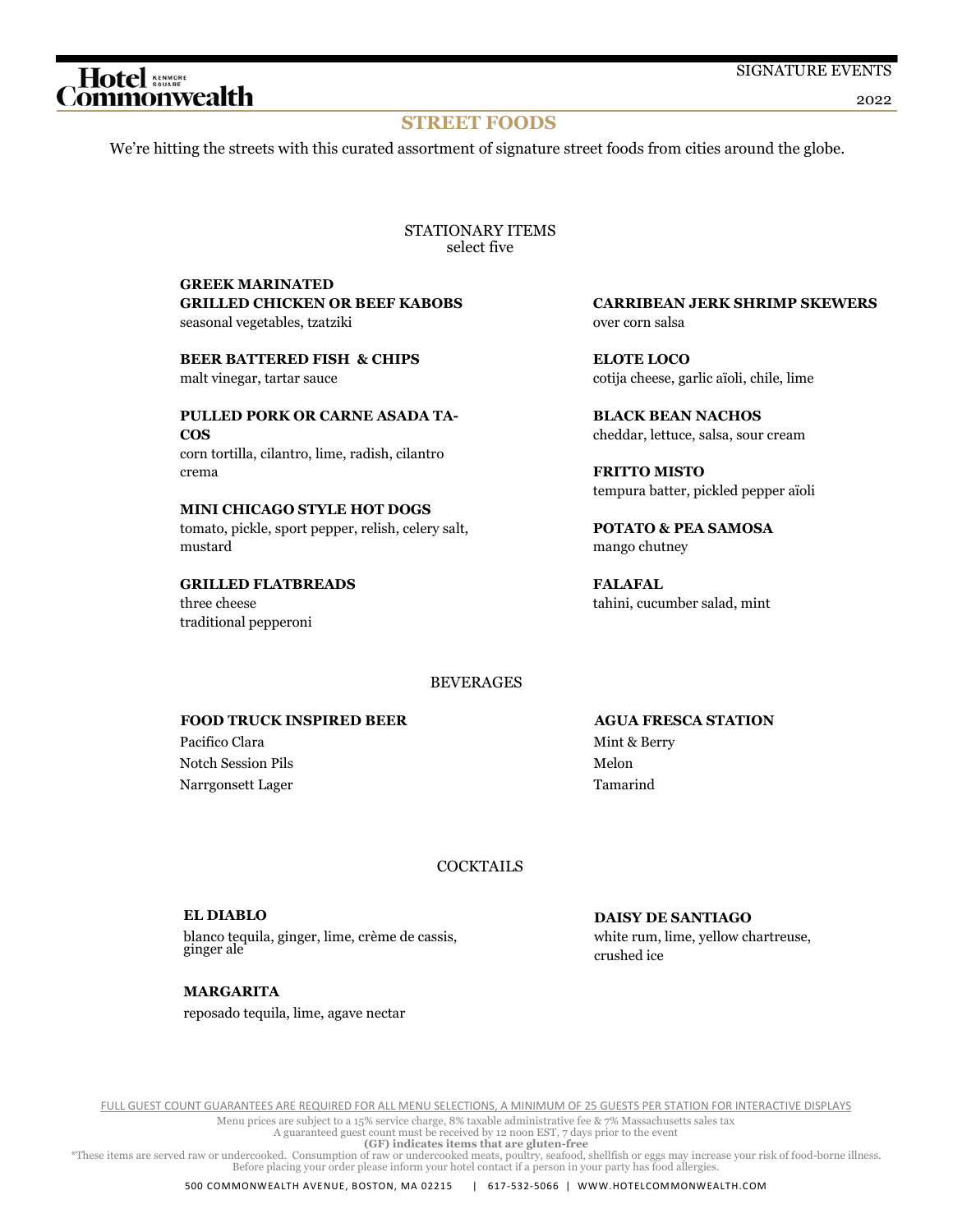# 

SIGNATURE EVENTS

2022

#### **TAILGATE MENU**

Pre-gaming never tasted so good.

#### STATIONARY DISPLAYS

#### **FLATBREADS**

margherita sliced tomatoes, mozzarella, basil pepperoni mozzarella, tomato

#### **DIP STATION**

tomato salsa French onion dip buffalo chicken dip

#### STATIONARY DISPLAYS

#### **FLATBREADS**

margherita *sliced tomatoes, mozzarella, basil* pepperoni *mozzarella, tomato*

#### **DIP STATION**

tomato salsa French onion dip buffalo chicken dip chips

#### OPTIONAL ENHANCEMENT

#### **BUILD YOUR OWN BEEF CHILI STATION**

cheddar cheese sour cream corn chips *Billed Per Person*

#### SALADS

#### **Potato Salad (GF) Mixed Green Salad (GF)**

#### GRILLED VEGETABLES

 **Corn on the Cob Seasonal Vegetable Kabobs**

#### ENTRÉES

 **BURGER SLIDERS** lettuce, tomato, pickle, with & without cheese

 **CHICKEN WINGS** classic buffalo, BBQ & Chef's selection

#### **SMOKED SAUSAGES**

peppers & onions

FULL GUEST COUNT GUARANTEES ARE REQUIRED FOR ALL MENU SELECTIONS, A MINIMUM OF 25 GUESTS PER STATION FOR INTERACTIVE DISPLAYS

Menu prices are subject to a 15% service charge, 8% taxable administrative fee & 7% Massachusetts sales tax

A guaranteed guest count must be received by 12 noon EST, 7 days prior to the event

**(GF) indicates items that are gluten-free**

These items are served raw or undercooked. Consumption of raw or undercooked meats, poultry, seafood, shellfish or eggs may increase your risk of food-borne illness.<br>Before placing your order please inform your hotel conta